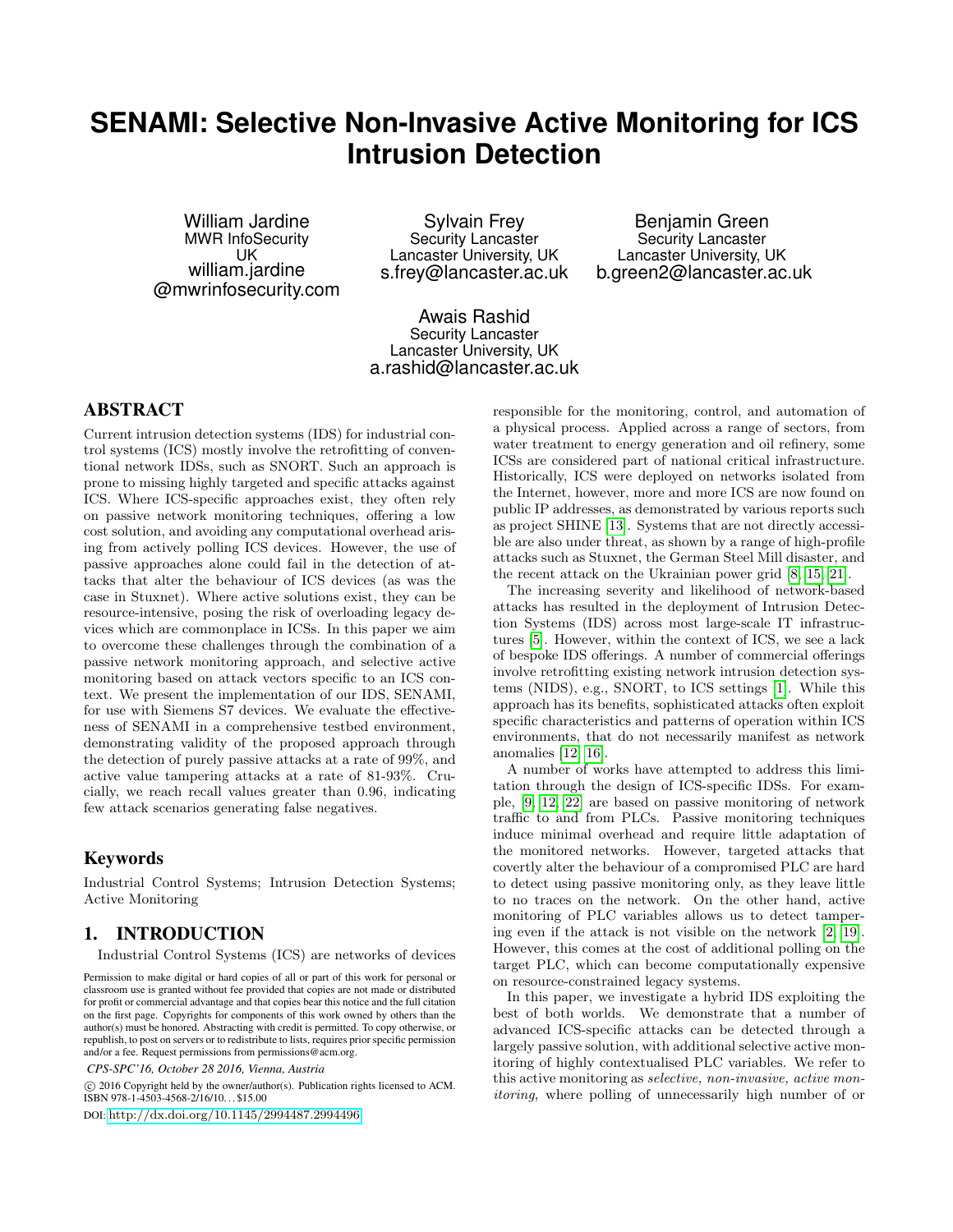contextually redundant values is avoided. We demonstrate the implementation of our approach in the form of SENAMI: a selective, non-invasive, active monitoring IDS for systems based on Siemens S7 devices. We evaluate the effectiveness of SENAMI in Lancaster's comprehensive ICS testbed [\[10,](#page-10-6) [20\]](#page-11-6). Our evaluation demonstrates that SENAMI is able to detect purely passive attacks at a rate of 99%, and active value tampering attacks at a rate of 81-93%. Crucially, we reach recall values greater than 0.96, indicating few attack scenarios generating false negatives.

The novel contributions of this paper are as follows:

- We introduce the notion of selective, non-invasive, active monitoring as a means for detection of targeted attacks aimed at covertly altering the behaviour of PLCs, without introducing noticeable computational overhead and while controlling the network overhead.
- We provide a practical implementation of this concept in SENAMI, an IDS for Siemens S7 control systems.
- We demonstrate the effectiveness of such an approach through evaluation of SENAMI against a range of attack scenarios in a realistic water treatment testbed.

The remainder of this paper is structured as follows. Section [2](#page-1-0) discusses existing research on intrusion detection within the context of ICS, highlighting the need for selective, noninvasive, active monitoring. Section [3](#page-1-1) discusses four key attack scenarios, motivating the use of our proposed approach. Section [4](#page-3-0) presents the implementation of SENAMI. Section [5](#page-5-0) describes the results of evaluating SENAMI against a range of attacks in our ICS testbed. Section [6](#page-9-0) reflects on the results of the evaluation, discussing the strengths and weaknesses of selective, non-invasive, active monitoring, and limitations of SENAMI's implementation. Section [7](#page-10-7) concludes the paper and identifies directions for future work.

# <span id="page-1-0"></span>2. BACKGROUND AND RELATED WORK

Mahan et al. [\[16\]](#page-11-3) discuss the pros and cons of adapting existing NIDS vs. crafting ICS-specific intrusion detection systems, highlighting the need for the latter. McLaughlin et al. [\[17\]](#page-11-7) introduce the notion of security enclaves, groupings of systems with common security policies, as a basis for cost-effectively combining a range of existing general purpose solutions. They highlight the lack of specificity as a key problem of such a general purpose reuse approach.

Gonzalez and Papa [\[9\]](#page-10-4) propose an IDS for passive monitoring of Modbus. Intrusions are detected through the inspection of captured Modbus packets, and maintaining a table of states for the PLCs and other devices monitored by the system. This approach is based on the often fixed and predictable patterns of behaviour within ICS networks.

Strohmeier et al. [\[22\]](#page-11-4) discuss passive intrusion detection for unmanned planes. They describe a method of measuring the Received Signal Strength (RSS) of messages, as an airplane's signal will vary during flight, while an attacker is likely to remain stationary, and therefore have a constant RSS. This approach applies machine learning techniques to the characterisation of normal level variation.

Caselli et al. [\[4\]](#page-10-8) discuss the limitations of existing NIDS to detect semantic attacks similar to Stuxnet. They highlight a specific attack based on legitimate messages that may be sent out of normal sequence or at malicious times and would nevertheless be accepted as valid event sequences by the system and existing NIDS. They go on to propose an IDS to support sequence-aware intrusion detection (S-IDS).

McLaughlin and McDaniel [\[18\]](#page-11-8) discuss SABOT, a tool that generates semi-automated attack vectors for PLCs without knowledge of the PLC's internals. The attacker provides a high-level description of the control system's behaviour, including declaration of plant devices, and a set of properties describing the behaviour of each. SABOT then downloads  $(in ICS parlance *uploads*<sup>1</sup>)$  $(in ICS parlance *uploads*<sup>1</sup>)$  $(in ICS parlance *uploads*<sup>1</sup>)$  and decompiles the PLC's logic bytecode and seeks to use the aforementioned descriptions to generate a mapping between the identified variables and the (attacker-defined) devices they control (e.g., pump, valve, etc.). This provides enough information about the internal state of the PLC so that malicious code attacks can be launched against those PLC-internal variables identified as weak.

The aforementioned passive solutions can be used to spot generally suspicious behaviour as well as more specific attack vectors, like uploads of PLC logic code. However, such approaches cannot readily detect attacks aimed at altering the behaviour of PLCs. Nicholson et al. [\[19\]](#page-11-5) propose an active monitoring approach to detect attacks by monitoring the values of a PLC's internal variables. This provides an effective PLC-based detection of attacks, albeit at the expense of monitoring a large number of internal variables. The core concern with this approach relates to the age of devices and computational resource available in ICS environments. Devices can be decades old, running protocols designed as early as the 1970s. Therefore, an intensive monitoring approach can be computationally expensive and risks overloading legacy or resource-constrained devices [\[2\]](#page-10-5).

Our approach aims to leverage the lack of computational overhead seen through passive traffic analysis, while enriching it with selective, active monitoring of a few highly contextualised PLC variables. This selective, non-invasive, active monitoring is aimed at honing the specificity of intrusion detection, while reducing the computational overhead on devices, hence eliminating the need for scheduling [\[2\]](#page-10-5).

# <span id="page-1-1"></span>3. ATTACK SCENARIOS

In this work, we focus on the detection of attacks involving an individual PLC in a local network, as depicted in Figure [1.](#page-2-0) We assume that an attacker has already entered the network (preventing such network intrusions is out of the scope of this paper). We do not consider the case where the attacker would have physical access to the PLC: such a situation opens up a whole new range of attacks including firmware compromise and physical tampering, which are out of our scope. For similar reasons, we also do not take insider threats into account. We consider four scenarios, and for each of these, we discuss the theoretical applicability of passive and active monitoring techniques.

#### 3.1 Scenario 1: Reconnaissance

An attacker getting a foothold in a network will likely perform reconnaissance scans to identify potential targets, using, for instance, plcscan [\[6\]](#page-10-9). Although such scans are generally harmless, detecting them – through passive monitor-

<span id="page-1-2"></span><sup>&</sup>lt;sup>1</sup>In ICS terminology, a download of logic code is referred to as an upload. We will follow this convention from here onwards.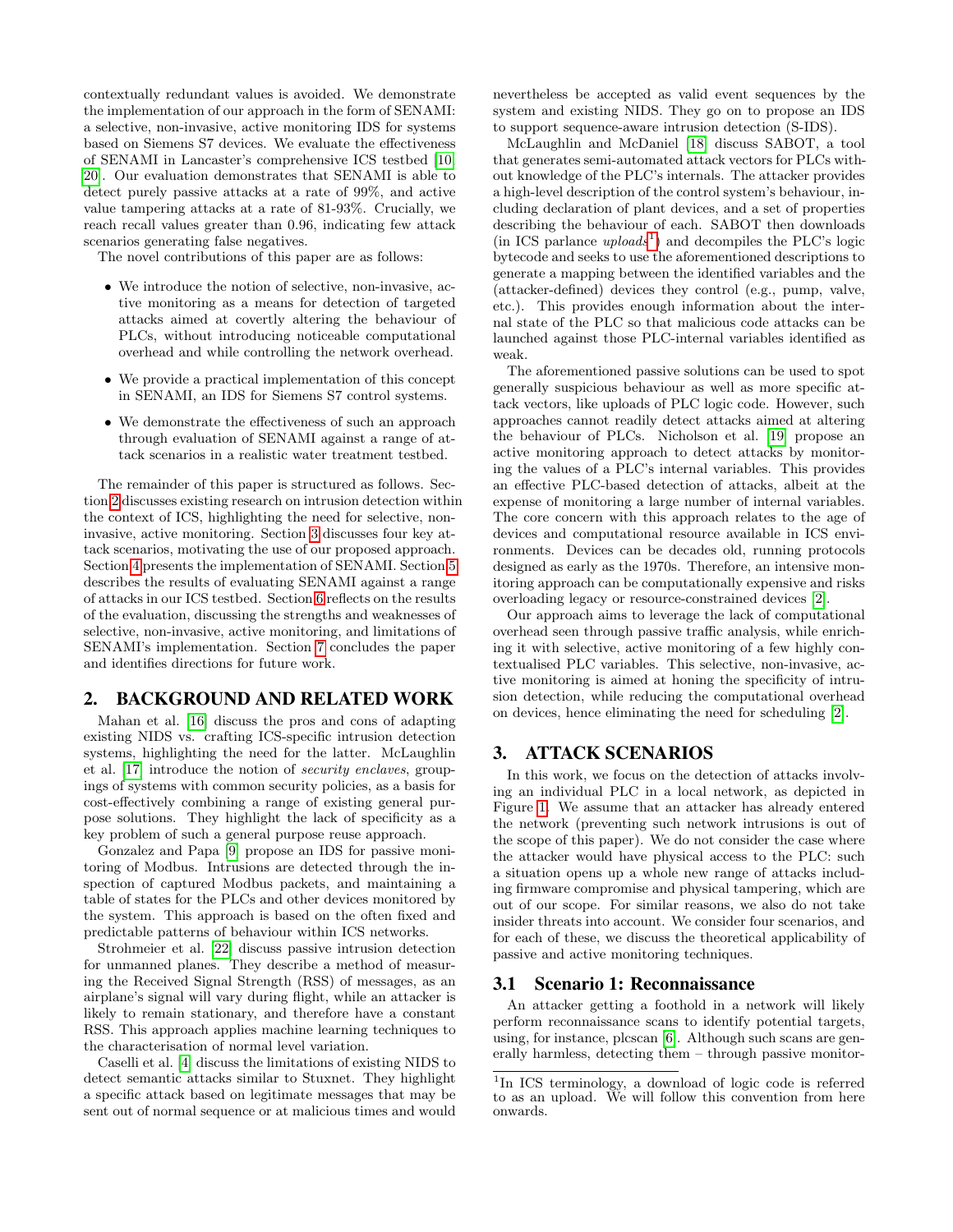

<span id="page-2-0"></span>Figure 1: The infrastructure under attack.

ing of network activity – is key to identifying compromised assets and stopping the attacker's lateral movement in the network.

# 3.2 Scenario 2: Denial of Service

Denial of Service (DoS) attacks comprise flooding a target with traffic. In this paper, we also consider a variant attack using a fuzzer [\[3\]](#page-10-10). Interestingly, DoS techniques can also be used as a decoy to mask an attacker's true intentions. An attacker who can generate large amounts of traffic into the ICS network, for instance, via a compromised machine, can then generate endless logs that would dissimulate behaviour that might otherwise seem suspicious (e.g., writing specific PLC values to undermine processes, or reporting back system states, cf. scenarios 3 and 4).

DoS attacks themselves are trivial to detect via passive monitoring due to the amount of traffic they generate. Even in the presence of a decoy DoS, a network-based attack – cf. scenarios 1, 3 and 4.1 – would still generate noise in the network. Specifically, if the IDS had knowledge of the times at which legitimate packets usually arrive, even a small number of packets from a legitimate IP at anomalous times can be detected. Arguably, such a task would be difficult to perform manually under a decoy DoS.

#### 3.3 Scenario 3: Exfiltration of logic code

Uploading logic code from a PLC to an engineering workstation is a legitimate action. ICS engineers will often upload control logic to their workstations when making alterations to process operations. These alterations can be minor (e.g., altering control timers), or substantial (e.g., modifying critical process thresholds). As highlighted by [\[18\]](#page-11-8), control logic can be utilised by an attacker for a variety of reasons, including general reconnaissance and malware generation.

Irrespective of the attacker's purpose, uploading control logic from a PLC will generate network traffic, and a passive IDS should be able to detect this. With proper heuristic comparison of the expected quantity, IP addresses, and timing of this traffic, it should be possible to detect whether this action is expected or not.

# 3.4 Scenario 4: Tampering with monitoring

An attacker may choose to tamper with the values being returned to devices responsible for remote alarm management or data analytics, such as a Remote Terminal Unit (RTU) and a Historian database, as shown in Figure [1.](#page-2-0) This can blind or alter an operator's perception of physical process states, hiding malicious activity, potentially leading to catastrophic failures [\[7\]](#page-10-11). For example, an attacker may alter the PLC's behaviour causing physical process change beyond defined safe limits, while simultaneously adjusting values returned to the RTU and Historian, blinding remote operators to such changes. Tampering of this nature was applied in the case of Stuxnet.

We consider three forms of tampering with the values stored inside the PLC (scenarios where the attacker would tamper with the logic of the PLC are out of scope):

- Scenario 4.1: via the network, the attacker overrides monitoring values through write packets that can be detected by passive monitoring. The write packets would appear to come from a suspicious source (i.e. an IP that is not supposed to issue such packets) or at a suspicious time.
- Scenario 4.2: from a compromised PLC itself, its logic overriding the monitoring values – in which case, only active monitoring would be applicable, since no network traffic is generated.
- Scenario 4.3: from a compromised PLC again, but for very brief periods of time ("partial tampering"). This reduces the effectiveness of the attack, due to the refresh rate of the Data Block values. However, if carried out persistently, it can cause damage to the process underway and to the PLC itself, while being more difficult to detect via active monitoring.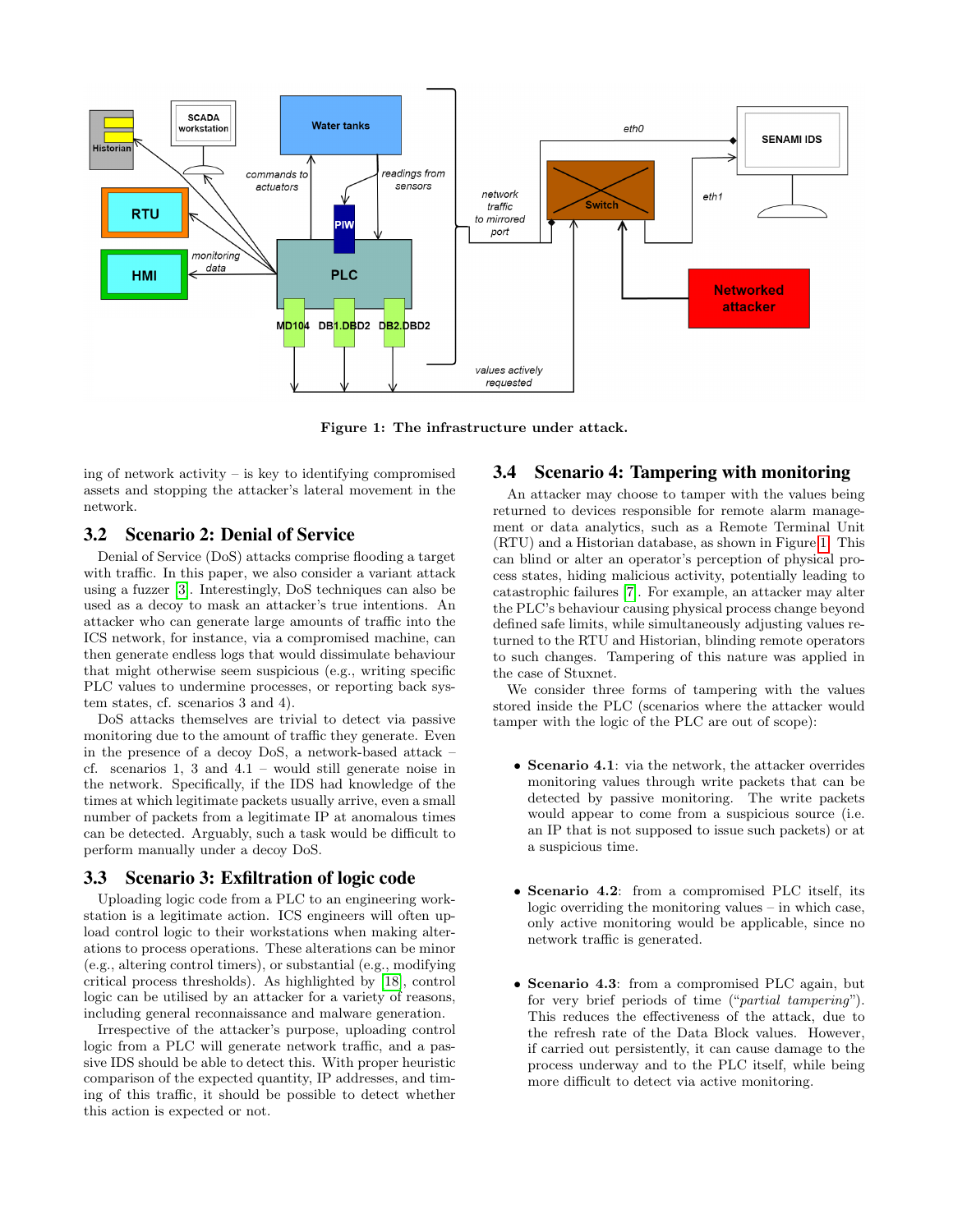# <span id="page-3-0"></span>4. SENAMI: SELECTIVE, NON-INVASIVE, ACTIVE MONITORING IDS

An overview of SENAMI is shown in Figure [2.](#page-4-0) As shown in the figure, SENAMI focuses on the Siemens S7 protocol and the Siemens SIMATIC S7 series PLCs. The reasons behind our focus on the S7 protocol are twofold. Firstly, our choice was driven by the real-world testbed environment described in [\[10,](#page-10-6) [20\]](#page-11-6), configured to replicate PLC logic practices we have previously observed in real-world ICS networks. Secondly, Siemens S7 PLCs were targeted by Stuxnet [\[15\]](#page-11-1), providing a realistic attack scenario to replicate with regards to scenario 4 in Section [3.](#page-1-1)

It is worth noting there are two distinct versions of the S7 protocol, applied across varying SIMATIC S7 PLCs. SENA-MI is concerned with the standard legacy version, used in the majority of S7 control systems. This version of the S7 protocol is identified by the protocol ID "0x32" in the 62nd byte of the S7 packet [\[14\]](#page-11-9). The work described in this paper is, therefore, transferable across all Siemens PLCs using this same S7 protocol version. The principle of selective, noninvasive, active monitoring is applicable to the general field of ICS security. However, specific implementations will be required to support additional protocols.

The following sections discuss SENAMI's implementation of passive and active monitoring in more detail. One point which should be noted is SENAMI's ability to only monitor one PLC at a time, discarding packets where neither the source nor destination address matches that of the PLC. To monitor a wider network, multiple instance of SENAMI could be launched, with relevant PLC addressing applied to each instance. Such a PLC-centric approach makes it possible for SENAMI to scale to a complex ICS environment. For instance, in an environment with 6 PLC stations, 6 instances of SENAMI can be run, each fine-tuned to the specific behaviour of each station.

# 4.1 Packet capturing and parsing

The passive monitoring components of SENAMI require a means by which capturing and parsing of S7 packets can be achieved. The S7 protocol (much like other popular ICS protocols) operates over TCP, specifically over port 102. Within the TCP packet, the S7 packet is further encapsulated inside TPKT and COTP packets, with the S7 packet being given in the COTP PDU [\[14\]](#page-11-9).

S7 is a request-response protocol, where requests are made to the PLC, and responses are served back, indicated by the ROSCTR field in the S7 header. There are multiple function codes specifying the purpose of these request or response packets. The function codes SENAMI is concerned with monitoring are Read, Write, and the logic code uploads (Start Upload, Upload, and End Upload). A packet will also list a series of parameters, areas of memory from which it is either requesting values, or to which it is writing values. As discussed in Section [4.2,](#page-3-1) SENAMI's passive component is concerned with various properties of these packets.

Non-S7 packets also need to be considered. For example, TCP Denial of Service attacks could be launched against the PLC's network interface. Given that S7 packets will account for the majority of traffic within the scope of SENAMI, for simplification, we do not parse such non-S7 packets on a protocol-by-protocol basis. Instead, SENAMI classifies all non-S7 packets as one type {"Other"} to be monitored.

These parsed and processed packets are passed onto the heuristic (passive) analysis component of SENAMI.

# <span id="page-3-1"></span>4.2 Passive network traffic analysis

SENAMI utilises a set of heuristics to characterise a normal baseline for traffic within the ICS network. These heuristics are derived from a representative period of network traffic. Note that, while powerful passive NIDS exist, our focus here is on highlighting the general shortcomings of a NIDS for ICS, particularly with regards to more advanced attacks and when considering more general-purpose IDSs. Therefore, we incorporate a generalised passive IDS within SENAMI in order to demonstrate the effectiveness of a combined active and passive approach. As shown in Figure [2,](#page-4-0) there are four types of heuristic analyses:

- Quantity anomaly detection
- Time anomaly detection
- IP anomaly detection
- PLC logic code upload detection

The baseline for these heuristics is established by first running a packet capture over a representative segment of network traffic (for instance, 2 hours). The capture generates a file of aggregated data: IPs, packet count, time of arrival, etc. sorted by function code. This data is then analysed by an expert user (i.e. an ICS operator, preferably one with some familiarity with how the IDS works) who uses it to fill a reference configuration file for the IDS to use as a baseline.

#### *4.2.1 Quantity anomaly detection*

The set of identified heuristics are concerned with the number of packets that arrive in a given time period between 2 points, for example, the number of S7 packets with the Write function code that arrive between the PLC and a particular workstation in 30 seconds.

With sufficient network traffic on which to define heuristic baselines, SENAMI can establish a reasonably robust estimate of which quantity represents a normal traffic for each packet type, and which thresholds define low and high traffics. The module then tags each time period with the corresponding traffic levels: Normal, Low or High.

Aggregating the traffic over set intervals, rather than marking individual packets, helps circumvent the potential problem of unmanageably large logs. This would, for example, help avoid attack scenario 2 in Section [3,](#page-1-1) whereby an attacker launches a DoS attack to mask a more targeted attack.

#### *4.2.2 Time anomaly detection*

One common feature of certain ICS processes is that they can occur at relatively fixed, predictable times. For example, in the water industry there may be an otherwise unusually high number of Write packets turning on pumps every day at roughly 9pm, accounting for increased demand within the supplied area. If, however, a similar increase was observed at 4am, it could be seen as unusual. This extra heuristic analysis allows more nuance in the marking of quantity; it allows the system to decide if a given quantity marking is in itself usual or unusual for the time period at which it is occurring. This heuristic is, therefore, applied to a certain time interval (e.g., the interval 20:30 might encapsulate all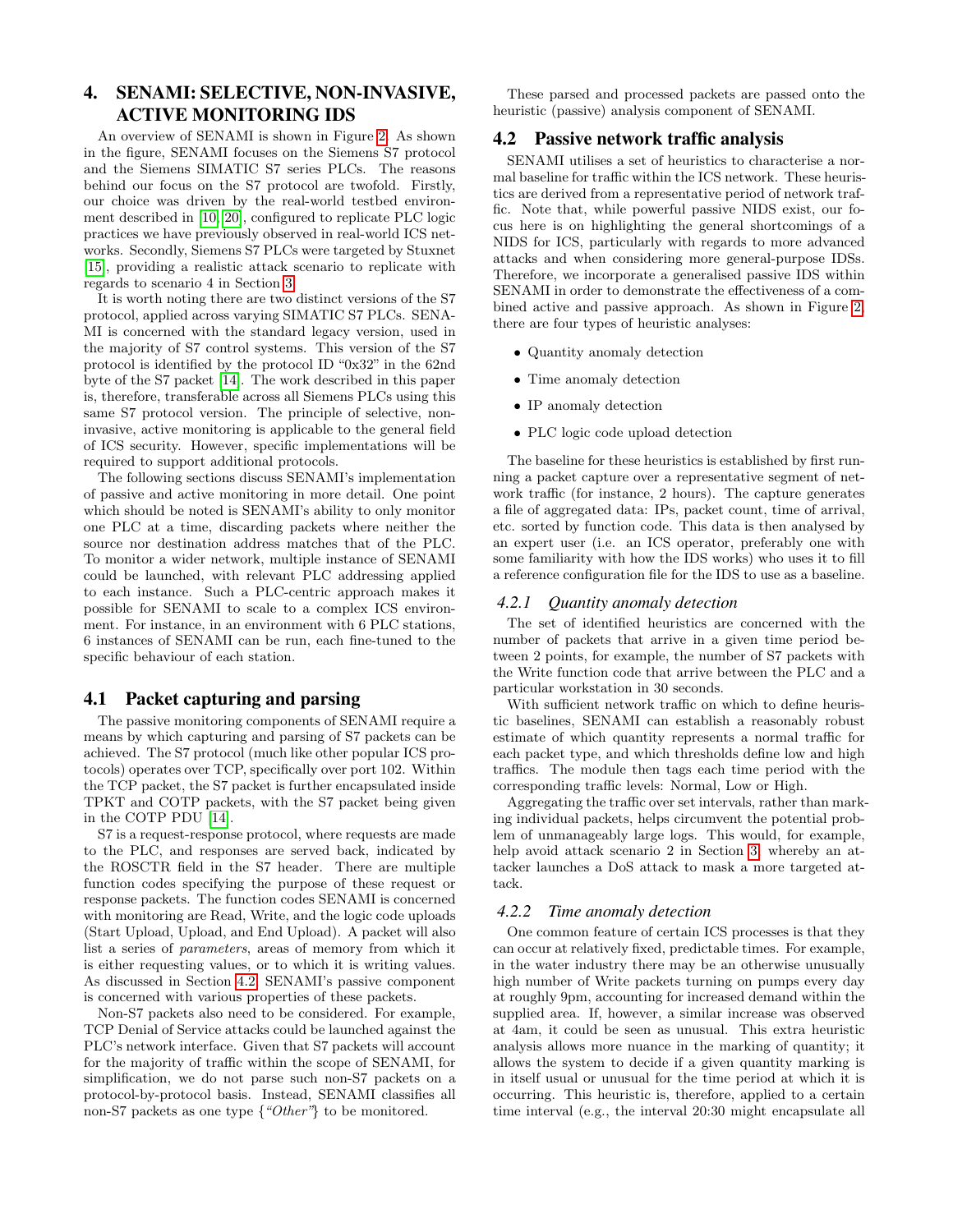

<span id="page-4-0"></span>Figure 2: Overview of SENAMI

times between 20:30 and 20:39), as opposed to the exact time at which a packet occurs.

The aggregated packet information from the quantity anomaly detection stage (marked as either Low, Normal or High quantity) is then compared against heuristics for time. The system can allocate a suspicion level, based around whether this quantity is usual for the given time interval.

In our current implementation of SENAMI, a more basic proof-of-concept version of this idea is given. For the sake of testing the solution, it is not feasible to observe time anomalies on a 24 hour cycle. The system, therefore, looks at 5 minute intervals within an hour (00, 05, 10, etc.) and decides whether this behaviour is normal for that time. This is done per packet type and per IP address endpoint.

#### *4.2.3 IP anomaly detection*

As previously noted, each instance of SENAMI is only concerned with communications to and from the individual PLC it monitors, as opposed to communications between all devices on the network. Similarly to how there are time periods during which we expect certain packets, and their associated quantities, there exists a set of IP addresses from which the PLC expects packets. In an ICS environment, communicating components are largely always on; components are unlikely to change IP addresses. As such, communication from a device that the system has not previously observed would be considered suspicious. Likewise, communication from an IP address already on the network, which does not normally Write to a PLC, could indicate a potential attack.

#### *4.2.4 PLC logic code upload detection*

Upload of PLC logic code is a potentially dangerous reconnaissance step undertaken by an attacker [\[18\]](#page-11-8). However, it also forms a legitimate action that an ICS engineer would carry out. It is, therefore, important to characterise whether or not such uploads are anomalous. For example, if a logic upload comes from an IP address that is not normally associated with this action, it would be considered an alert. This does have the potential for false positives however. If an ICS engineer in charge of maintaining PLC logic is doing a legitimate upload, but has recently changed their IP address, this would flag an alert. However, this over-sensitivity is necessary to detect potentially covert attack vectors. Furthermore, simple passive heuristics can detect such attacks at their earliest ingress, as the code is uploaded to an attacking node, while remaining computationally inexpensive. This is in contrast with some active monitoring approaches [\[2\]](#page-10-5), which require the mapping of device memory, allowing for monitoring of changes in logic and values, resulting in high computational expense.

## 4.3 Active monitoring for value tampering

SENAMI takes a selective approach, actively monitoring only three PLC variables in our initial proof of concept. The selected variables have a context-specific purpose that make their monitoring useful to the detection of value tampering. As illustrated in Figure [3,](#page-5-1) the variables monitored are the 104th Double Word (MD104), the 3rd Double Word of Data Block 1 (DB1), and the 3rd Double Word of Data Block 2 (DB2). MD104 is chosen as a reference point, as it can be reasonably assumed that it is a legitimate value – unless an attacker tampers physically with the PLC, which is out of the scope of this paper. DB1 and DB2 are monitored since these two hold key values that are used by the rest of the infrastructure for observation and control purposes.

# *4.3.1 Inside the PLC*

An analogue input (4-20mA) value is taken from a hardware input card and stored in a Peripheral Input Word (PIW). This raw analogue input value is converted to a more meaningful digital range (0-100), and is stored in MD104.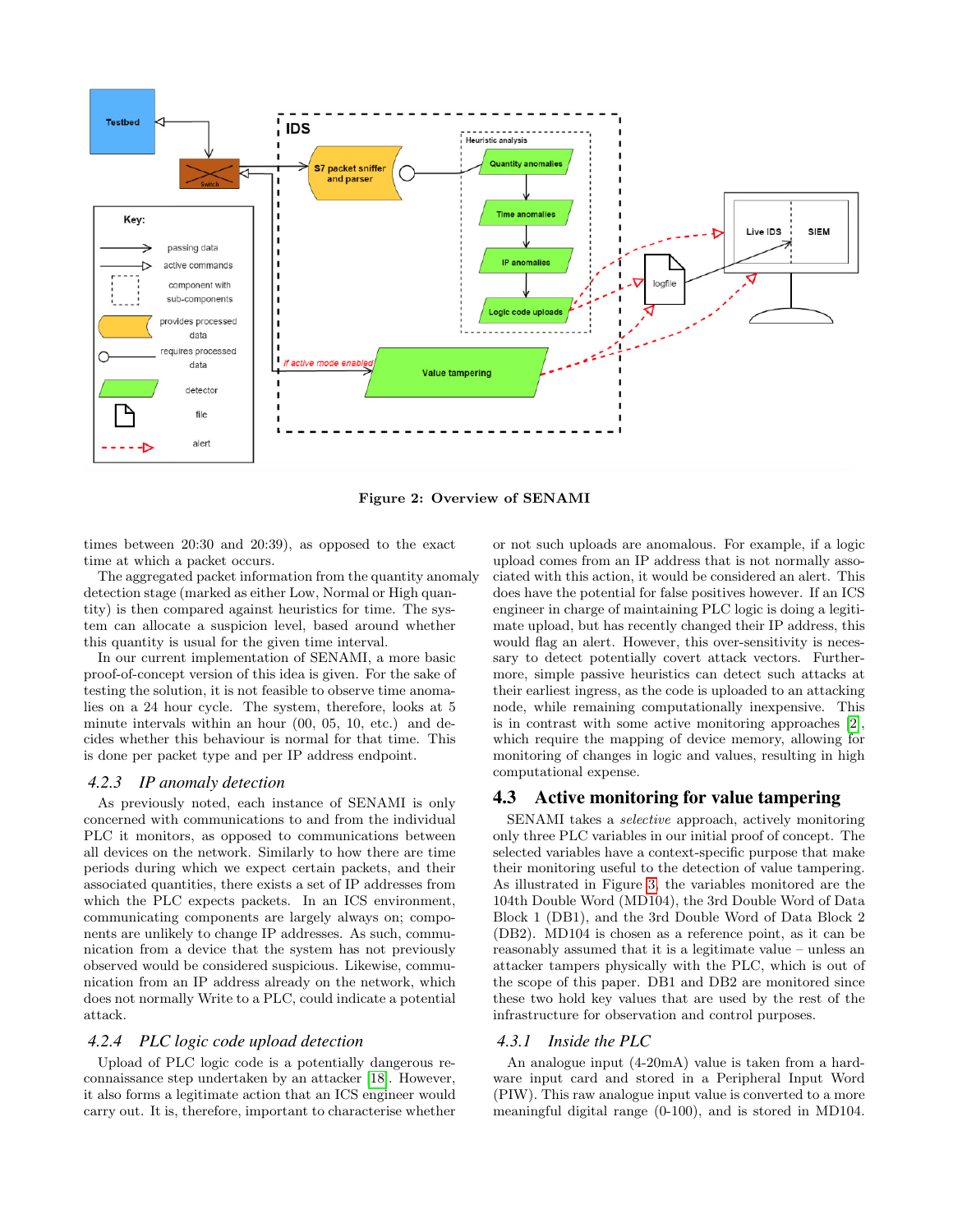

<span id="page-5-1"></span>Figure 3: Diagram of internal PLC configuration, where far left represents direct raw input from the PLC's input card and far right indicates executed actions. The dotted arrows represent the rate at which the highlighted section refreshes.

This operation takes place multiple times per second. It is reasonable to assume the integrity of MD104 as the true input value. The value is overwritten too frequently for an attacker to noticeably tamper with it without either (1) getting direct physical access to the PLC and tampering with its firmware or (2) overriding the PLC's logic, which are two attack scenarios that we consider out of scope for this study.

The MD104 value is moved into both DB1 and DB2. DB1 is a block of memory used by the PLC to determine what action to take with regards to physical process operations. DB2 provides a single centralised monitoring source, used to inform the local RTU and Historian of current process states. The RTU will analyse this data, and where necessary, relay critical alarms to remote monitoring centres. Operators will interpret generated alarms and respond accordingly.

The value from MD104 is copied into DB1 and DB2 every 5 seconds. This delay is applied due to the number of processes managed by the PLC. As a quicker refresh rate is not required, resources can be reserved for additional functions, avoiding any computational overload. However, the refresh of values is now suitably slow for an attacker to achieve successful manipulation.

This separation of MD104 into two distinct locations in DB1 and DB2 presents a vulnerability, as an attacker can overwrite DB1 with a malicious Write function to, for example, fill a water tank beyond safe limits, while overwriting DB2 with a value indicating that the water level is normal. The remote operator would then see a falsified value, and be unaware of the real process state.

This practice of using two separate values is for a separation of duties, with distinct areas allocated for operational process decision making, and simple monitoring. This can also act as a safety feature. Due to the number of devices accessing operational data, a single misconfigured component inadvertently writing to a DB, rather than reading from it, would only impact monitoring, leaving the critical process unaffected. What may appear a significant security oversight at first glance, is, in actuality, a design choice derived from safety concerns and centralisation of external requests from monitoring devices.

#### *4.3.2 Selective active monitoring*

The active monitoring component of SENAMI consists of checking the difference in values between MD104 (what should actually be happening), DB1 (what is actually happening) and DB2 (what operators are being told is happening): any difference would reveal a tampering. It is important to note that this detection relies on the assumption that the attacker has not had physical access to the PLC: in case the firmware were compromised, the value in MD104 itself (i.e. our reference point) could be tampered with.

As such, SENAMI can actively request values frequently. To avoid any potential strain on the PLCs, SENAMI can be configured with polling intervals (e.g., every 5 seconds). The active monitoring component of SENAMI has, therefore, a limited disruptive impact on its target by limiting both the number of monitored variables (3 out of several dozens) and the frequency of this monitoring (every few seconds). However, it is also important to note this scenario is based on a case study in [\[11\]](#page-10-12), monitoring only one critical operational value. Should two operational values require monitoring, we would need to compare six values in total.

For additional completeness, our future work (see section [6.3.3\)](#page-10-13) will seek to include the RAW PIW (see Figure [3\)](#page-5-1) value as part of this comparison.

# <span id="page-5-0"></span>5. EVALUATION

## 5.1 Overview of the Testbed

Two existing works provide a comprehensive overview of Lancaster University's ICS testbed[\[10,](#page-10-6) [20\]](#page-11-6). For reference, field site three, as described in [\[20\]](#page-11-6), provides the platform for experimentation here.

SENAMI's passive element requires visibility of traffic passing to and from the monitored PLC. This is achieved through use of port mirroring on a network switch, responsible for interconnecting all devices within the network. In addition to passive monitoring, SENAMI also requires an appropriate connectivity for its active monitoring component. This is achieved through the use of a secondary connection between SENAMI and a standard port (non-mirrored) on the same network switch (cf. Figure [1\)](#page-2-0).

#### 5.2 Experiments and results

We evaluated the effectiveness of SENAMI with regards to the detection of various ICS attacks. Based on the attack scenarios established in section [3:](#page-1-1)

• Scenario 1: reconnaissance (passive threat)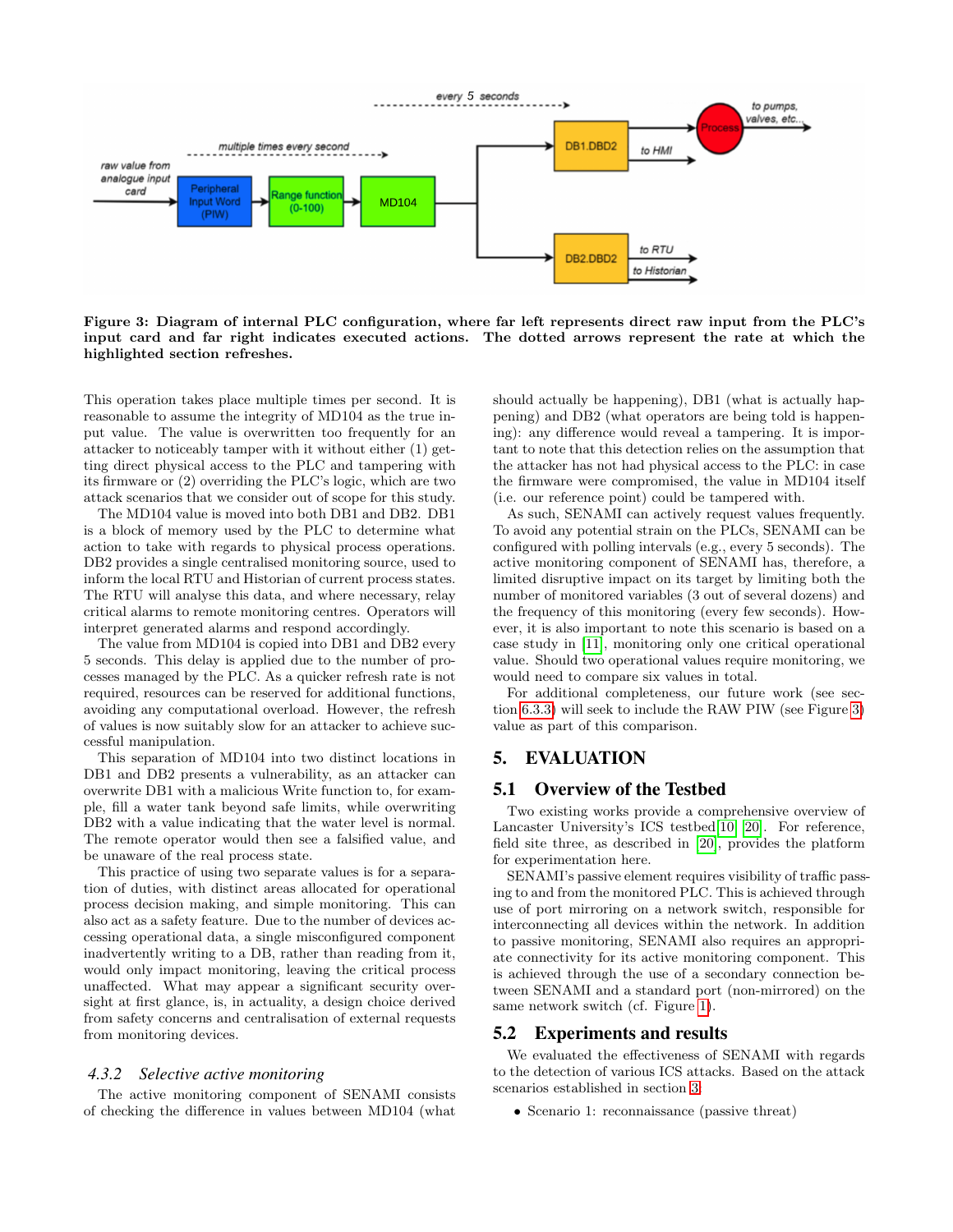- Scenario 2: DoS (passive threat)
- Scenario 3: logic exfiltration (passive threat)
- Scenario 4.1: tampering via the network (active and passive threat)
- Scenario 4.2: tampering via PLC compromise (active threat)
- Scenario 4.3: partial tampering via PLC compromise (active threat)

Specifically, we ran the following experiments:

- Session 1: Passive detection of passive threats (scenarios 1, 2, 3 and 4.1)
- Session 2: Passive detection of combined passive and active threats (scenarios 1, 2, 3, 4.1 and 4.2)
- Session 3: Active detection of active threats (scenarios 4.1 and 4.2)
- Session 4: Active detection of more advanced active threats combined with passive threats (scenarios 2, 4.1 and 4.3)

For each of these experiments, we present the True Negative (TN), True Positive (TP), False Negative (FN) and False Positive (FP) numbers. From these we compute the corresponding Recall or True Positive Rate (R = TPR =  $\frac{TP}{TP+FN}$ ), Precision (P =  $\frac{TP}{TP+FP}$ ), False Positive Rate (FPR  $=\frac{FP}{FP+TN}$  and F-Measure  $(F = 2\frac{R.P}{R+P})$ . Table [1](#page-8-0) shows the results of all sessions, Figure [4](#page-7-0) summarises the Precision, Recall and F-Measure and Figure [5](#page-7-1) presents a receiver operating characteristic (ROC) plot showing the TPR against the FPR.

#### *5.2.1 Passive detection of passive threats*

These experiments included only passive threats (unauthorised writes, suspicious logic uploads, fuzzing, DoS attacks, etc.), as well as legitimate actions mimicking general network activity.

#### *Session 1.1.*

The activity carried out in this session included:

- Scenario 3: suspicious and legitimate logic code uploads.
- Scenario 4.1: writes coming either from legitimate or suspicious IPs, at either legitimate or suspicious times.

#### *Session 1.2.*

The activity carried out in this session was similar to that of session 1.1, with the inclusion of more non-S7 attack traffic:

- Scenario 1: use of plcscan [\[6\]](#page-10-9) for reconnaissance.
- Scenarios 2 and 3: suspicious logic uploads while carrying out either a DoS attack or both a DoS and a fuzzing attack.
- Scenario 3: suspicious and legitimate logic code uploads.

• Scenario 4.1: tampering via write packets coming either from legitimate or suspicious IPs, at either legitimate or suspicious times.

The False Negative generated here was due to the use of plcscan coming from a legitimate IP address, and being a lightweight enough activity that it did not generate a high quantity of traffic to warrant an alert. Therefore, it went undetected.

#### *5.2.2 Passive detection of combined passive and active threats*

Next, SENAMI (running in passive mode) is tested against a combination of passive and active threats. These are tested for both attackers with suspicious IPs and more covert ones with legitimate IPs.

#### *Session 2.1.*

The activity carried out in this session included:

- Scenario 2: DoS and fuzzing attacks.
- Scenarios 2 and 3: logic code uploads while fuzzing.
- Scenario 4.1: tampering via write packets coming from either legitimate or suspicious IPs, at either legitimate or suspicious times.
- Scenarios 2 and 4.1: value tampering and a DoS attack to attempt to disguise partial value tampering.

Due to the use of suspicious IPs, an alert is generated when carrying out the value tampering. However, it is flagged only for its suspicious IP and high number of Write packets, effectively discarding it as an S7 DoS attack, and missing the true, more potentially dangerous, intentions behind it. Therefore, the alert generated for this should be considered a False Positive. Likewise, partial tampering cannot be reliably detected, and is sometimes flagged as a High alert (as a DoS), sometimes as a Medium alert, and sometimes remains entirely undetected.

#### *Session 2.2.*

The activity carried out in this session mirrored that of session 2.1, with the additional introduction of legitimate IP addresses in place of the suspicious ones used for value tampering.

A number of False Negatives arise here from the now somewhat legitimised traffic of an attacker, highlighting a fundamental challenge in that it can be difficult to identify malicious insiders (not in the scope of this paper). This demonstrates the requirement for strict observation. Again, value tampering was often either ignored or misclassified as a DoS-like alert (sometimes even as low an alert level as Medium).

#### *5.2.3 Active detection of active threats*

Operating in active mode, these evaluation sessions focused on SENEMI's ability to detect active value tampering. Passive attacks are included in the following sessions. However, due to the already established strength of passive detection on passive threats, they are not the core focus.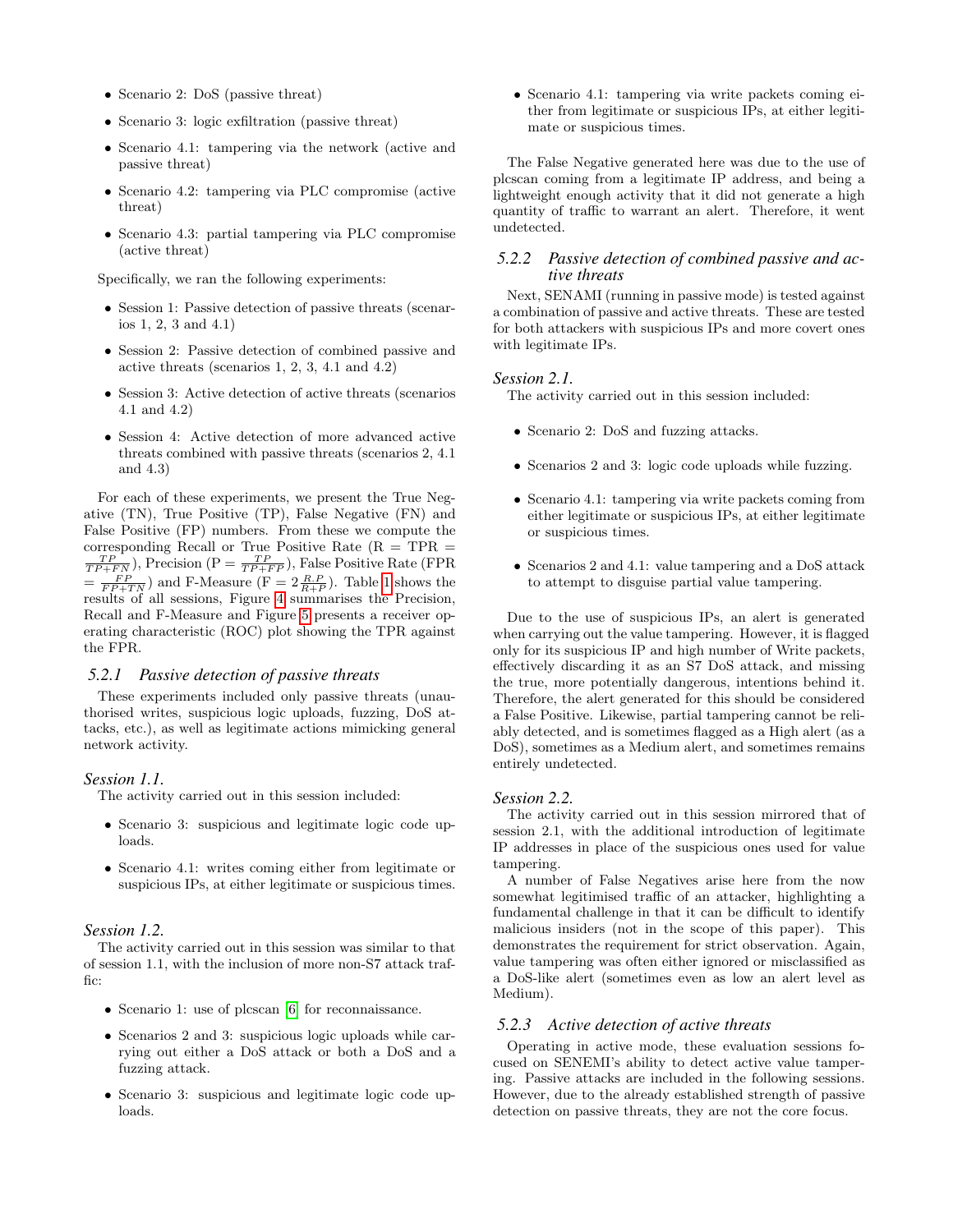

<span id="page-7-0"></span>Figure 4: Summary of Recall, Precision and F-Measure for all experiments. Note the truncated Y axis.



<span id="page-7-1"></span>Figure 5: ROC values (TPR against FPR) for all sessions. Note the truncated X and Y axis.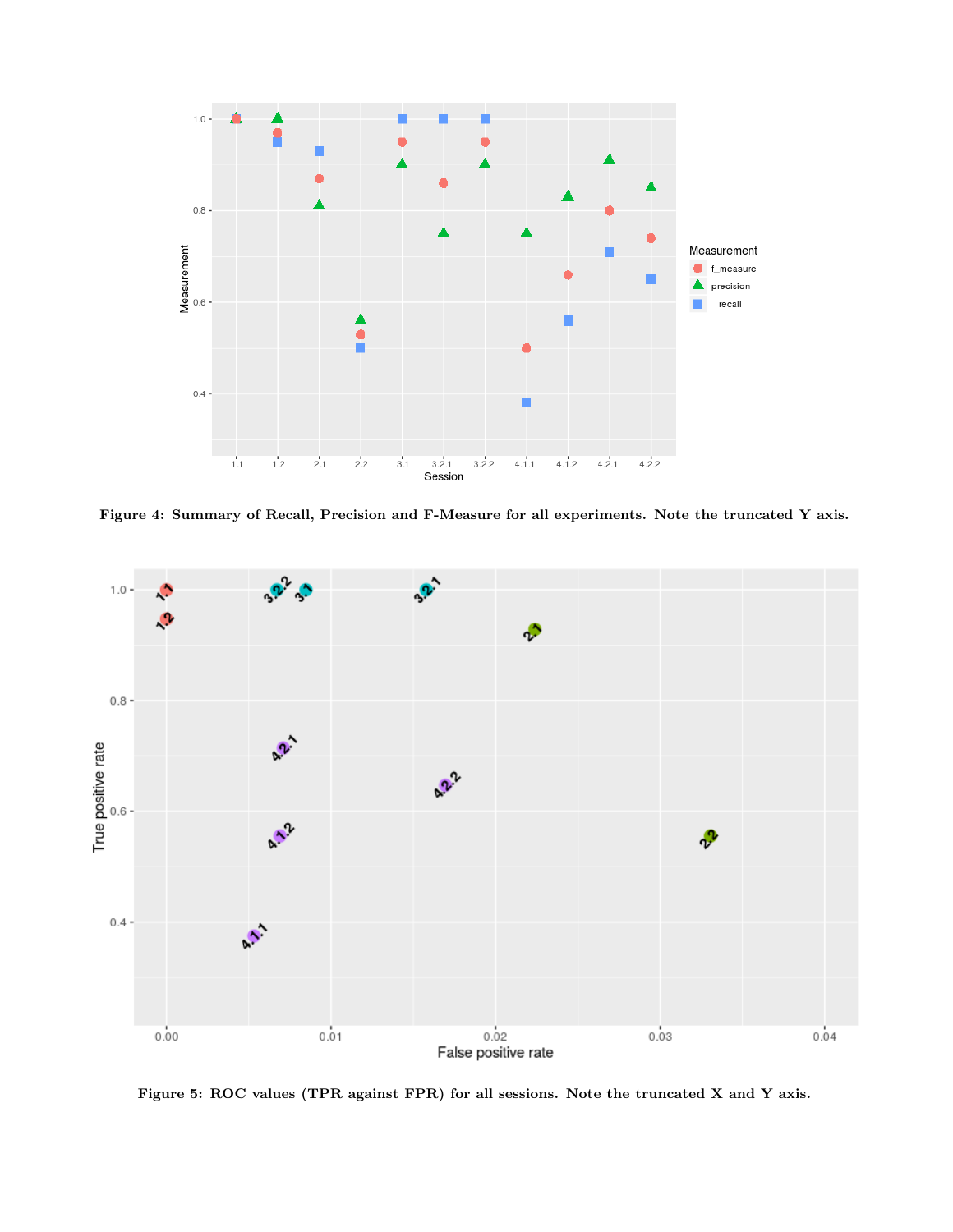| Session 1.1           | Predicted Negative        | Predicted Positive        |
|-----------------------|---------------------------|---------------------------|
| <b>Negative Cases</b> | $TN = 119$                | $FP = 0$                  |
| Positive Cases        | $FN = 0$                  | $TP = 9$                  |
| Session 1.2           | Predicted Negative        | Predicted Positive        |
| Negative Cases        | $TN = 217$                | $\mathrm{FP}=0$           |
| Positive Cases        | $FN = 1$                  | $TP = 18$                 |
| Session 2.1           | <b>Predicted Negative</b> |                           |
|                       |                           | <b>Predicted Positive</b> |
| Negative Cases        | $TN = 131$                | $FP = 3$                  |
| Positive Cases        | $FN = 1$                  | $TP = 13$                 |
| Session 2.2           | <b>Predicted Negative</b> | <b>Predicted Positive</b> |
| Negative Cases        | $TN = 117$                | $FP = 4$                  |
| Positive Cases        | ${\rm FN}=5$              | $TP = 5$                  |
| Session 3.1           | <b>Predicted Negative</b> | <b>Predicted Positive</b> |
| <b>Negative Cases</b> | $TN = 117$                | $FP = 1$                  |
| <b>Positive Cases</b> | $FN = 0$                  | $TP = 9$                  |
|                       |                           |                           |
| Session 3.2.1         | Predicted Negative        | <b>Predicted Positive</b> |
| <b>Negative Cases</b> | $TN = 187$                | $FP = 3$                  |
| Positive Cases        | $FN = 0$                  | $TP = 9$                  |
| Session 3.2.2         | <b>Predicted Negative</b> | Predicted Positive        |
| Negative Cases        | $TN = 148$                | $FP = 1$                  |
| Positive Cases        | $FN = 0$                  | $TP = \overline{10}$      |
| Session 4.1.1         | <b>Predicted Negative</b> | <b>Predicted Positive</b> |
| Negative Cases        | $TN = 187$                | $FP = 1$                  |
| Positive Cases        | $FN = 5$                  | $TP = 3$                  |
| Session 4.1.2         | Predicted Negative        | Predicted Positive        |
| Negative Cases        | $TN = 144$                | $FP = 1$                  |
| Positive Cases        | $FN = 4$                  | $TP = 5$                  |
| Session 4.2.1         | Predicted Negative        | <b>Predicted Positive</b> |
| Negative Cases        | $TN = 140$                | $FP = 1$                  |
| Positive Cases        | $FN = 4$                  | $TP = 10$                 |
| Session 4.2.2         | <b>Predicted Negative</b> | <b>Predicted Positive</b> |
| Negative Cases        | $\mathrm{TN}$ = 116       | $\mathrm{FP}=3$           |
| Positive Cases        | $FN = 6$                  | $TP = 11$                 |

<span id="page-8-0"></span>Table 1: Session results.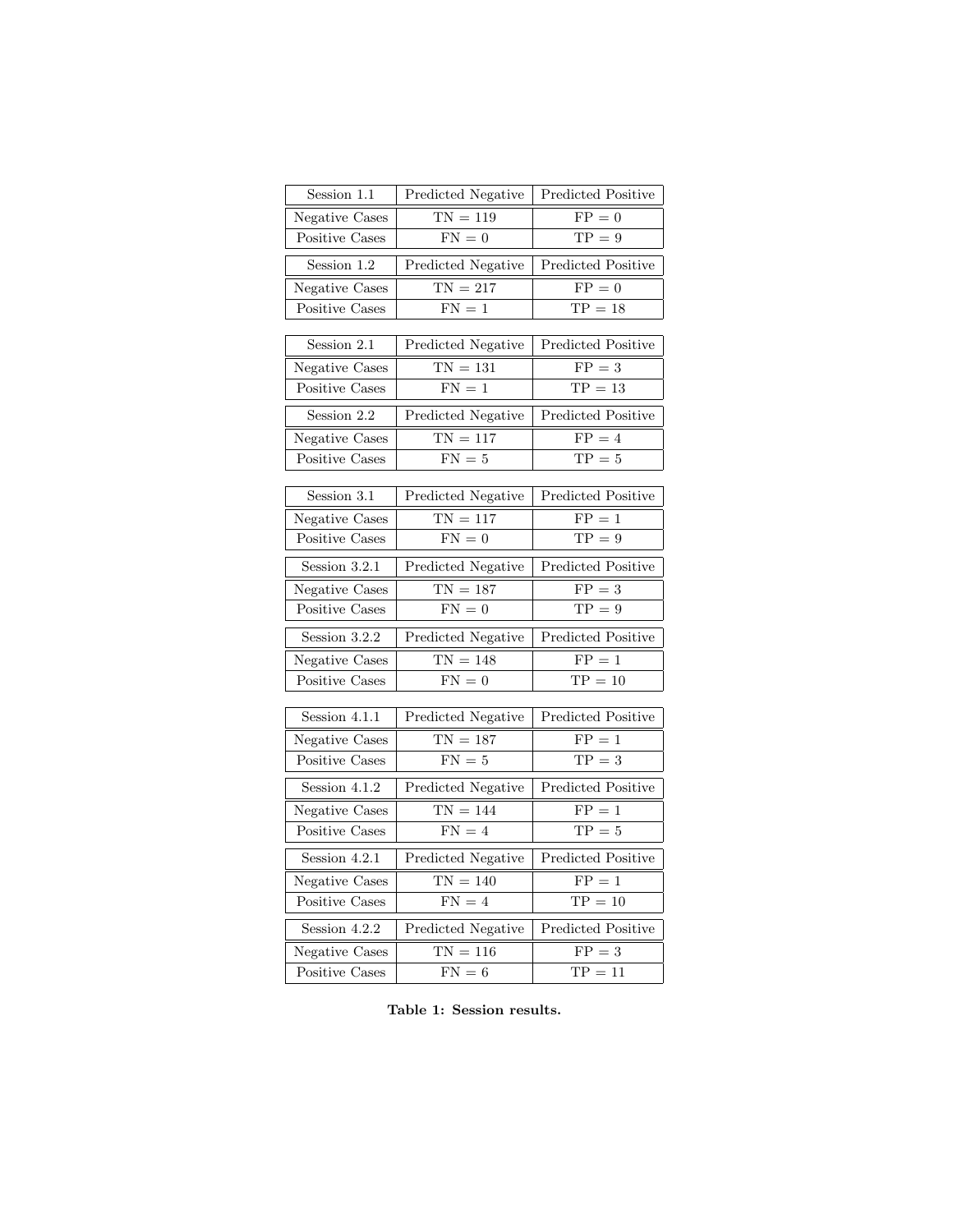## *Session 3.1.*

The activity carried out in this session included:

- Scenario 4.1: unauthorised writes at an unusual time
- Scenario 4.1: unauthorised writes at a normal time
- Scenario 4.1: multiple instances of value tampering

All of this was carried out from a suspicious IP address.

#### *Session 3.2.*

Attackers are likely to compromise, and therefore have access to, a legitimate IP address. The same actions as session 3.1 were carried out, but from legitimate IPs. These tests were carried out multiple times, to demonstrate the changeable – but overall reliable – detection of this active attack from legitimate IP addresses. Values from two of the tests are shown in Table [1](#page-8-0) as session 3.2.1 and 3.2.2.

#### *5.2.4 Active detection of advanced active threats*

The final evaluation scenario introduced less typical, more selective, active threats. Specifically, we evaluated SENAMI against a compromised PLC whose control logic would override its own values (scenario 4.2). In the second session, the attacker combines a decoy DoS attack attempting to mask value tampering activities, while using partial tampering to avoid the timed detection window of SENAMI.

#### *Session 4.1.*

This evaluation session included partial tampering (scenario 4.3). Partial tampering is difficult to detect, as demonstrated by the results shown. Due to the unpredictable nature of detection for this attack, the scores of two tests are shown in Table [1.](#page-8-0)

## *Session 4.2.*

The final evaluation scenario involved detecting a mix of full value tampering (scenario 4.1), and partial value tampering (scenario 4.3), while also under a DoS attack (scenario 2). This test also introduced the idea of using a large scale value tampering attack itself as a DoS, to mask a more selective and lightweight writing attack to a specific area. The results are given as 2 tests shown in Table [1.](#page-8-0)

The full value tampering attack was reliably detected (leading to the generally high Precision score). Partial tampering was only detected around a third of the time in these tests (leading to the lower Recall score).

The value tampering disguised by a DoS was detected quite simply. Using full-scale value tampering as a DoS-like attack encompassed the selective writes carried out at the same time, and meant no alerts were generated for the latter. A Critical alert would be generated for the offending IP, while its true intention may remain hidden. This is a weakness in the active monitoring. However, it still draws a considerable amount of attention to the attacker. Furthermore, launching such an attack requires a number of assumed factors: a compromised legitimate IP, a high level of insider knowledge on the working of both the ICS network and of the IDS itself.

# <span id="page-9-0"></span>6. DISCUSSION

#### 6.1 Significance of results

SENAMI achieves its best results, with a high recall and precision (F-Measure  $> 0.97$ , cf. Figure [4\)](#page-7-0), when using passive detection techniques against passive threats (sessions 1.1 and 1.2). The passive component of SENAMI, therefore, demonstrates that an entire range of threats can be countered with a high confidence via completely unintrusive, passive monitoring techniques.

Active detection of active threats (sessions 3.1, 3.2.1 and 3.2.2) showcase no True Negatives (perfect recall of 1.0 in each session, cf. Figure [4\)](#page-7-0) and a fair Precision. The active component of SENAMI can, therefore, systematically detect active threats, at the cost of occasional False Positives. In comparison, the detection of active threats with passive monitoring (sessions 2.1 and 2.2) is less effective (F-Measures of 0.87 and 0.53 respectively, cf. Figure [4\)](#page-7-0).

The results of sessions 4.\* show the cost of SENAMI to attackers: more sophisticated attacks (partial tampering, combined tampering, and decoy DoS) are necessary to avoid detection. While we acknowledge there is room for improvement in SENAMI, even in its prototype form, the additional investment required from an attacker's perspective is significant.

# 6.2 Consilience of passive and active monitoring

Our experience with SENAMI highlights that neither active nor passive monitoring can address the challenges of ICS intrusion detection in isolation. The notion of selective, non-invasive, active monitoring is borne out of the need for combining these approaches so that the low computational overheads of a passive approach can be fully harnessed while enriching it with active monitoring of a small set of contextualised variables that do not overload legacy PLCs or compromise real-time properties of an ICS. One interesting avenue to explore is that of more advanced passive monitoring solutions, for example, those based on safe value ranges (or patterns of such ranges) and whether such an approach can further reduce the amount of active monitoring required to mitigate advanced attacks, such as the ones in sessions 4.\*.

#### 6.3 Future Work

A number of questions remain open for exploration.

#### *6.3.1 How selective should active monitoring be?*

The choice of polling rates (e.g., 5 seconds) and monitored values (MD104, DB1, DB2) in SENAMI are somewhat arbitrary and rooted in our knowledge of ICS architectures and well-known attacks. These choices heuristically determine how selective SENAMI is: the less intensive the monitoring, the less strain is put on the target PLC, the more likely an attack could be missed a priori. In this paper we present good detection rates while imposing no visible strain on the target PLC, compared to existing active approaches [\[19\]](#page-11-5). However, a stronger theoretical background, backed up by additional experiments, is necessary to precisely determine the trade-offs in terms of precision vs. computational and network overhead in the choice of polling rates and monitored values. In future work, we will explore the influence of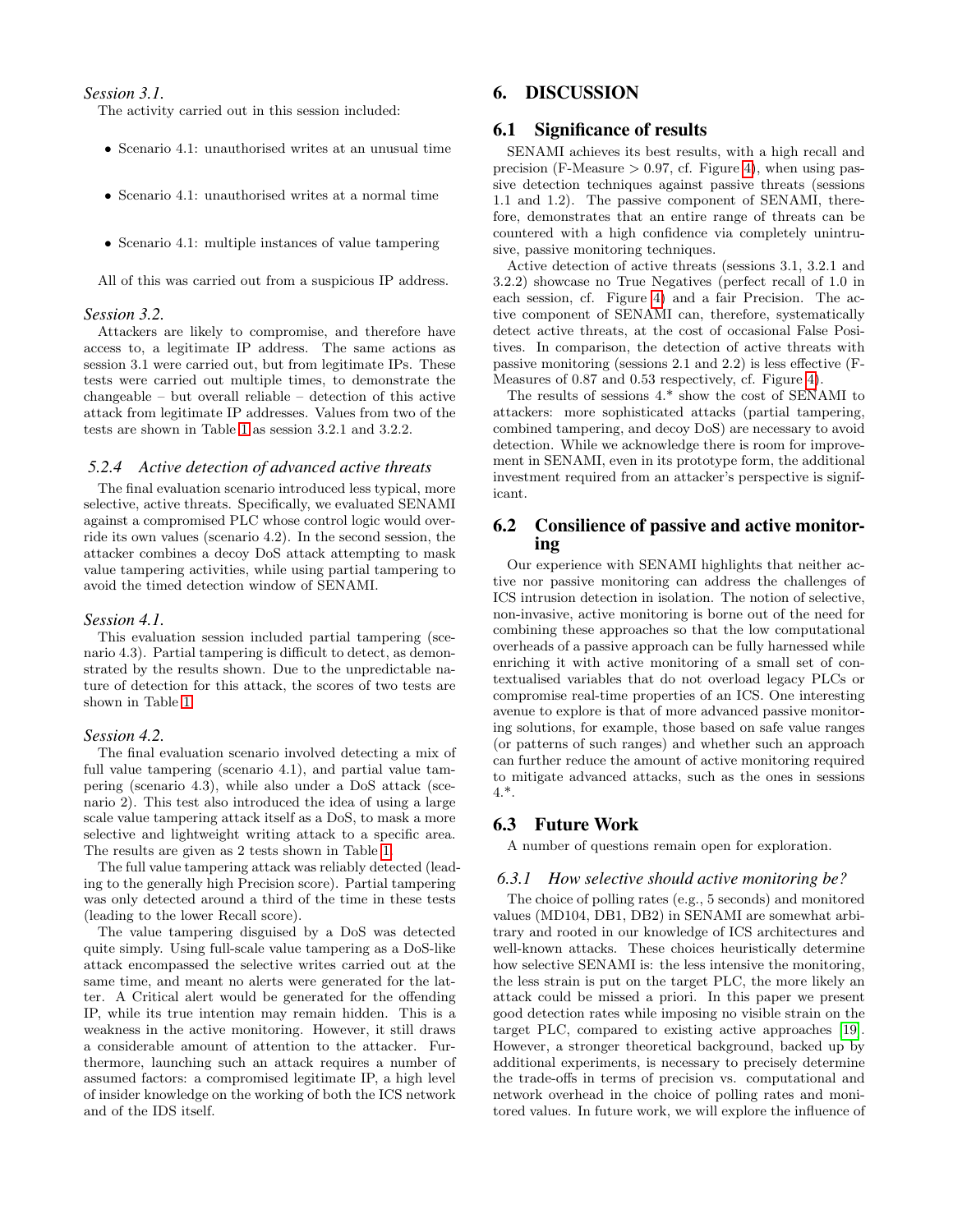variable polling rates and values monitoring on the efficiency and effectiveness of SENAMI.

#### *6.3.2 How is the approach affected by different technologies?*

At the moment, SENAMI focuses only on SIMATIC PLCs using the S7 protocol. The influence of the network stack and the PLCs themselves on the reliability of SENAMI is an open question. Lancaster's testbed offers a wide variety of alternative constructors and protocols [\[10\]](#page-10-6): future work will investigate similar scenarios in different technological contexts.

#### <span id="page-10-13"></span>*6.3.3 PIW Monitoring*

To provide wider, more comprehensive applicability and accuracy, the active component should include monitoring of RAW PIW values. The reasons for this are twofold. Firstly, as previously noted, the MD value could in theory be subject to tampering. We believe tampering of the RAW PIW value would likely pose a greater challenge to attackers, especially where subtle modifications were the end goal. Secondly, the practice of data separation based on function (DB1 for process decision making, and DB2 for monitoring) may not be applied in other scenarios, whereas the use of conversions between RAW values and meaningful REAL values is common place. Therefore, through the comparison of PIW against MD and/or DB addressing, our approach would be more widely applicable.

## <span id="page-10-7"></span>7. CONCLUSION

In this paper, we presented SENAMI, an IDS featuring both passive monitoring and selective, non-invasive, active monitoring. SENAMI avoids introducing computational and network overhead by polling a limited number of contextualised variables from its target. The combination of active and passive monitoring allows the detection of a range of attacks, including combined attacks involving decoys, as demonstrated by a number of experiments.

Although the approach taken in SENAMI constitutes a step forward in active intrusion detection compared to the state of the art, our experience with SENAMI's implementation and its evaluation has also uncovered a number of future research directions. The choice of polling rates and target values is key to performing efficient yet effective intrusion detection. Our future work will focus on refining the current heuristics. The diversity of target equipments is another challenge to be overcome: Lancaster's testbed diversity will be exploited in that regard as we refine and expand the implementation of SENAMI to cover a wider range of devices and protocols.

# 8. SOURCE CODE FOR SENAMI

The SENAMI source code is freely accessible on github: [https://github.com/WilliamJardine/SENAMI.](https://github.com/WilliamJardine/SENAMI)

# Acknowledgments

This work is supported in part by the EPSRC/CHIST-ERA grant: DYPOSIT: Dynamic Policies for Shared Cyber-Physical Infrastructures under Attack (EP/N021657/1).

# 9. REFERENCES

- <span id="page-10-2"></span>[1] Snort. [https://www.snort.org/.](https://www.snort.org/) [Online: accessed August 1st 2016].
- <span id="page-10-5"></span>[2] W. Abbas, A. Laszka, Y. Vorobeychik, and X. D. Koutsoukos. Scheduling intrusion detection systems in resource-bounded cyber-physical systems. In Proceedings of the First ACM Workshop on Cyber-Physical Systems-Security and/or PrivaCy, CPS-SPC 2015, Denver, Colorado, USA, October 16, 2015, pages 55–66, 2015.
- <span id="page-10-10"></span>[3] R. Antrobus, S. Frey, B. Green, and A. Rashid. Simaticscan: Towards a specialised vulnerability scanner for industrial control systems. In Proceedings of the 4th International Symposium on ICS  $\mathcal{B}$  SCADA Cyber Security Research (ICS-CSR 2016), ICS-CSR 2016, 2016.
- <span id="page-10-8"></span>[4] M. Caselli, E. Zambon, and F. Kargl. Sequence-aware intrusion detection in industrial control systems. In Proceedings of the 1st ACM Workshop on Cyber-Physical System Security, CPSS 2015, Singapore, Republic of Singapore, April 14 - March 14, 2015, pages 13–24, 2015.
- <span id="page-10-1"></span>[5] R. Di Pietro and L. V. Mancini. Intrusion detection systems, volume 38. Springer Science & Business Media, 2008.
- <span id="page-10-9"></span>[6] Digital Bond. PLCScan, 2016.
- <span id="page-10-11"></span>[7] S. Frey, A. Rashid, A. Zanutto, J. Busby, and K. Szmagalska-Follis. On the role of latent design conditions in cyber-physical systems security. In Proceedings of the 2nd International Workshop on Software Engineering for Smart Cyber-Physical Systems, Austin, Texas, pages 43–46. ACM, 2016.
- <span id="page-10-0"></span>[8] B. für Sicherheit in der Informationstechnik. Die lage der it-sicherheit in deutschland 2014. [https://www.bsi.bund.de/DE/Publikationen/](https://www.bsi.bund.de/DE/Publikationen/Lageberichte/lageberichte_node.html) [Lageberichte/lageberichte](https://www.bsi.bund.de/DE/Publikationen/Lageberichte/lageberichte_node.html) node.html. [Online: accessed May 29th 2015].
- <span id="page-10-4"></span>[9] J. González and M. Papa. Passive scanning in modbus networks. In Critical Infrastructure Protection, Post-Proceedings of the First Annual IFIP Working Group 11.10 International Conference on Critical Infrastructure Protection, Dartmouth College, Hanover, New Hampshire, USA, March 19-21, 2007, pages 175–187, 2007.
- <span id="page-10-6"></span>[10] B. Green, S. Frey, A. Rashid, and D. Hutchison. Testbed diversity as a fundamental principle for effective ICS security research. In Proceedings of the First International Workshop on Security and Resilience of Cyber-Physical Infrastructures (SERECIN), pages 12–15. Lancaster University Technical Report SCC-2016-01, 2016.
- <span id="page-10-12"></span>[11] B. Green, M. Krotofil, and D. Hutchison. Achieving ics resilience and security through granular data flow management. In 2nd ACM Workshop on Cyber-Physical Systems Security and Privacy (CPS-SPC), Austria, Vienna, October 28, 2016, 2016.
- <span id="page-10-3"></span>[12] D. Hadziosmanovic, R. Sommer, E. Zambon, and P. H. Hartel. Through the eye of the PLC: semantic security monitoring for industrial processes. In Proceedings of the 30th Annual Computer Security Applications Conference, ACSAC 2014, New Orleans, LA, USA, December 8-12, 2014, pages 126–135, 2014.